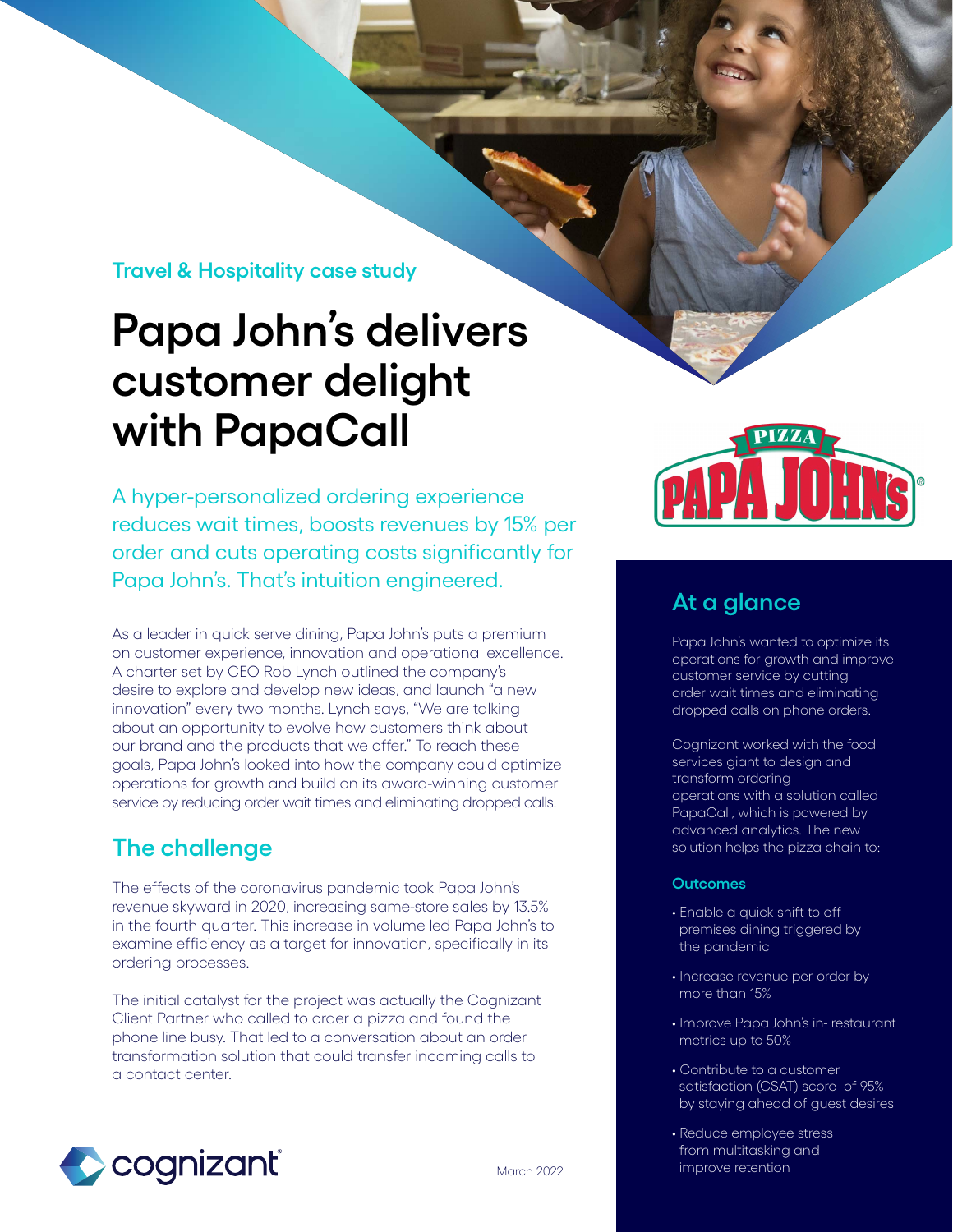According to data from the store telephony network, of the 30% of orders placed by phone, between 10% and 12% were abandoned due to non-answer, indicating lost revenue. Because phone calls can affect many steps in the process, including delivery time, automating the order process could help the restaurants focus their resources on the important task of making and delivering pizzas.

# **The approach**

Cognizant worked with the food services giant to automate ordering operations by designing an end-to-end, intelligent, cloud-based omnichannel solution, referred to as PapaCall. The new centralized ordering system enables hyperpersonalized offers for customers and has been reported to have a positive impact on employee experiences by reducing stress from multitasking, freeing up front-line employees to focus on serving guests.

During a two-month pilot with just 75 stores, Cognizant helped Papa John's realize savings from the new overflow call handling process and produce additional revenue as a result. A unified agent desktop solution was chosen for contact center agents. Now all order takers, in the contact centers, use the integrated system to process a phone order, customize if necessary and collect the payment—all on one screen. Ultimately, this new approach and the intuitive layout of the system interface have been reported to help reduce phone order time from over five minutes to less than three minutes.

 "Phone answering is almost always a secondary piece of the operating model," CEO Rob Lynch says. "It can be something that takes away from what a driver is supposed to be doing and it can increase delivery time by a few minutes. Or it may increase the time it takes to get a pizza in the oven. This removes all that."

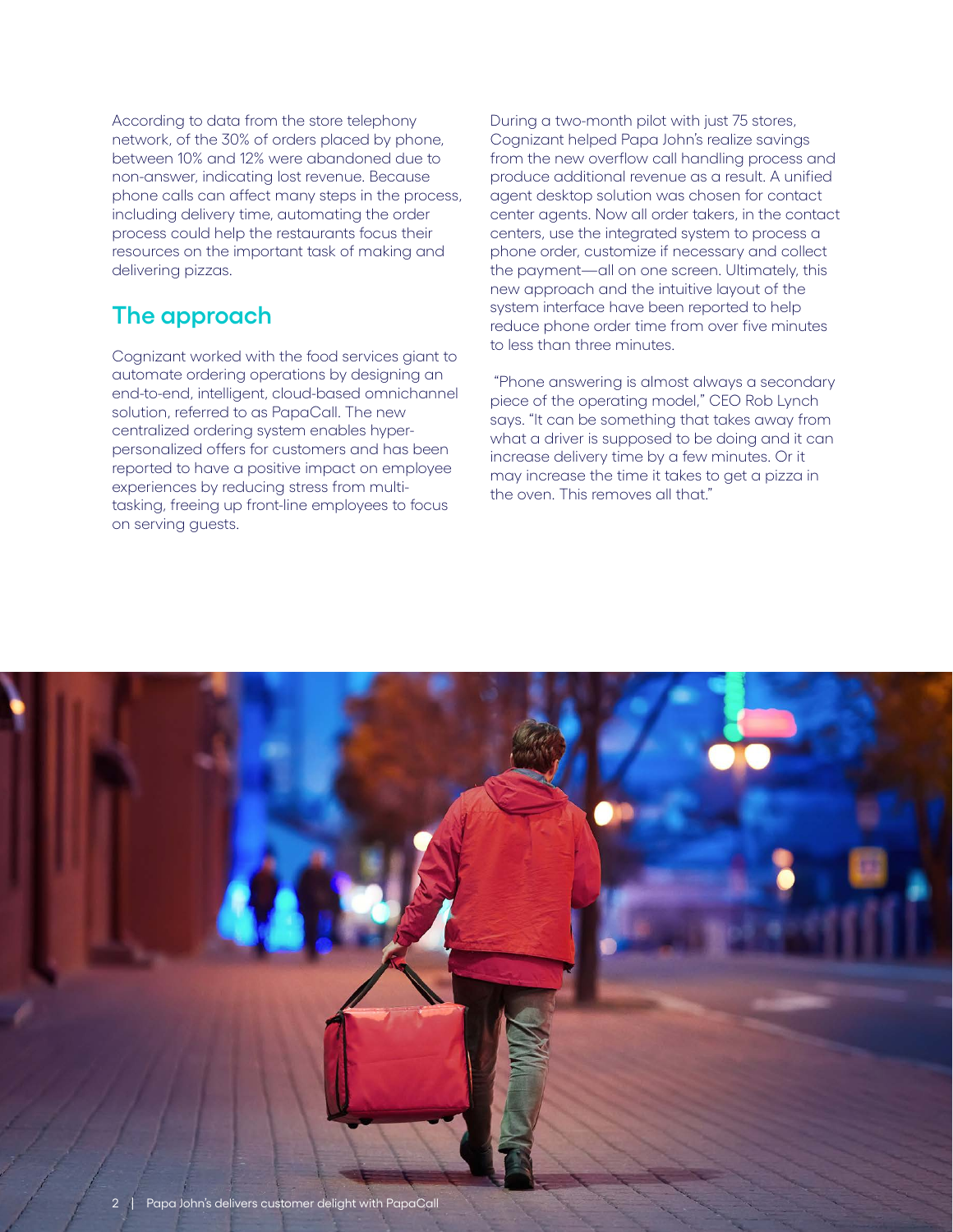## **Expanding the program to 1,500 stores**

The success of this pilot led Papa John's to expand the program into 1,500 stores, and a further rollout to franchisees with a custom built portal that allows franchisees to onboard the PapaCall services seamlessly. The portal also provides detailed, easyto- interpret invoices for the services.

## **PapaCall: a modern order process**

The PapaCall solution, which currently supports 1,500 restaurants nationwide, encompasses:

- A centralized ordering model using advanced analytics to provide agents with hyperpersonalized menu suggestions for customers based on prior preferences
- An intelligent, unified agent desktop, combining restaurant and e-commerce systems with realtime integration, that enables order accuracy and efficiency
- A next-gen cloud telephony system that enables efficient customer interactions
- Historical customer data integration into a centralized POS system that makes ordering seamless and faster

## **Business outcomes**

PapaCall increases operational agility, enabling Papa John's to quickly and smoothly achieve the shift to off-premises dining triggered by COVID-19, a trend that is forecast to continue until it accounts for 80% of industry growth by 2025 (NRF Magazine statistic).

The integration of all ordering channels into a centralized model gives Papa John's agents customer data and advanced analytics that allows the creation of hyper-personalized customer offerings.

Through modernized and centralized operations, Papa John's new order transformation strategy better engages and delights customers, leading to improved customer service and better guest experiences.

The new ordering solution, which currently supports 1,500 restaurants nationwide, has:

- Increased revenue per order of more than 15%
- Resulted in up to a 50% improvement of Papa John's in-restaurant metrics, which is the time it takes from receiving an order until it is delivered
- Contributed to a CSAT score of 95% due to consistently better guest experiences
- Reduced employee stress from multi-tasking
- Improved employee retention and positive engagement with guests

PapaCall now serves as the chain's centralized order-taking system, successfully boosting efficiency in each of the supported restaurants.

"PapaCall eliminates the need for our people in the restaurants to answer the phones, which can be a very distracting and challenging dynamic at your busiest time," Lynch says. "So, it will allow us to more effectively utilize our labor and result in abetter customer experience and fewer dropped calls, because people will not have to be put on hold anymore."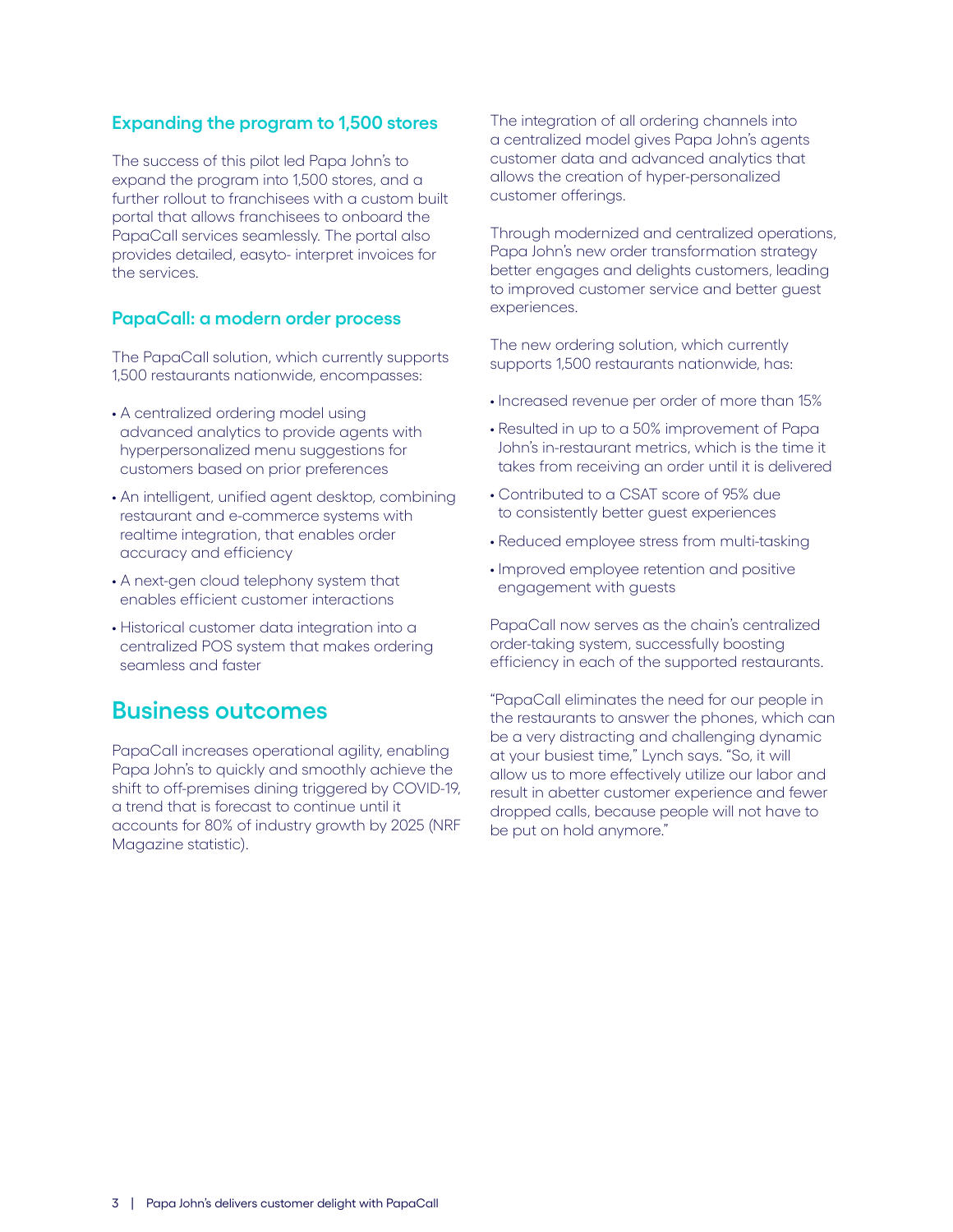**"**[PapaCall] will allow us to more effectively utilize our labor and result in a better customer experience...**"**

Rob Lynch, CEO